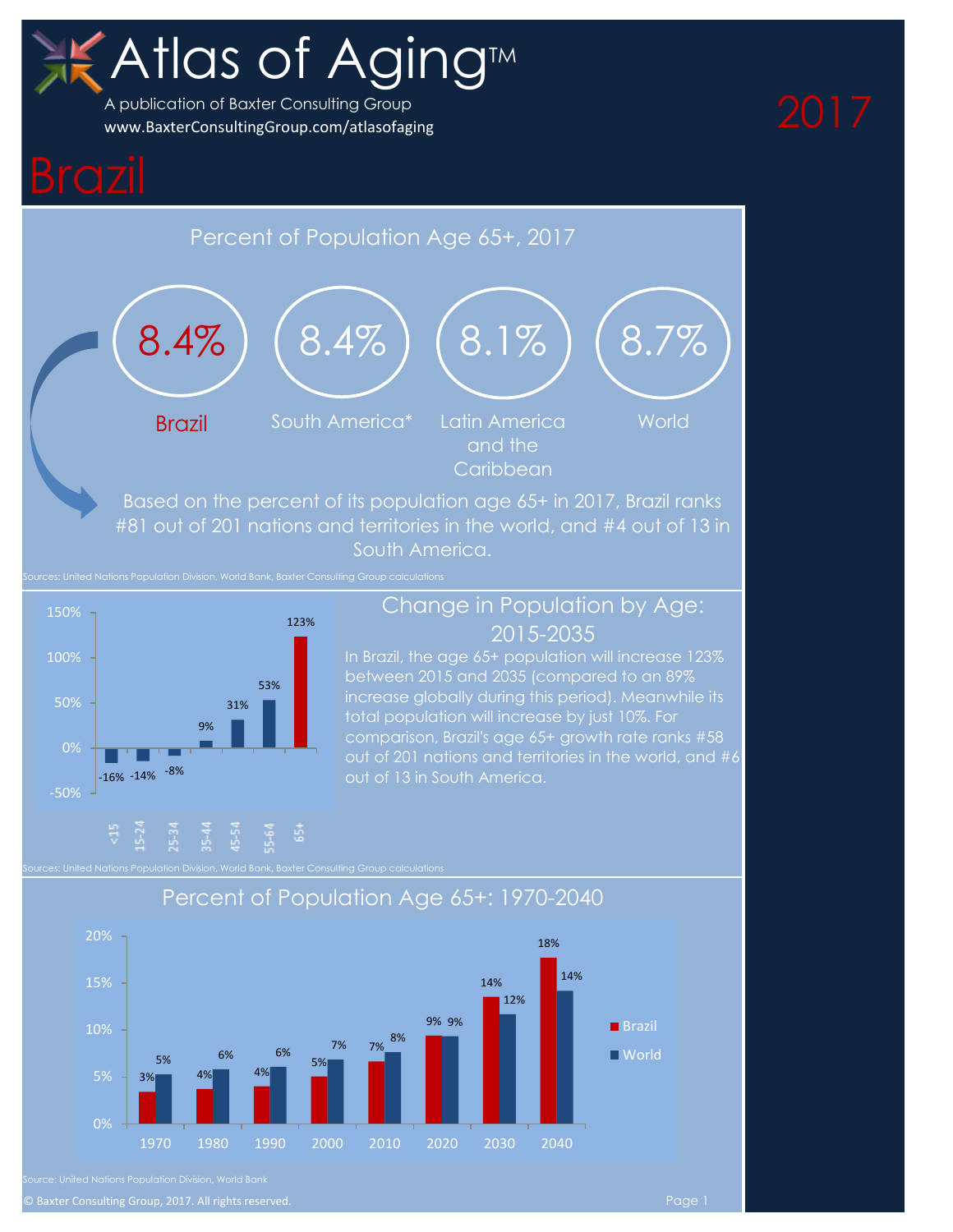

per 100 "working age" people age 20-64. It is therefore intended The old age dependency ratio in Brazil is 12.9. This means there are 12.9 people age 65+ per 100 people age 20-64. Based on this ratio, Brazil ranks #82 out of populations to support retirees.

 $\begin{array}{@{}c@{\hspace{1em}}c@{\hspace{1em}}}\n 22 & 20 \\
\hline\n 19 & 20\n \end{array}$ 22  $2^2$   $2^2$ 25 26 29 29 33 37 41 31  $33$  35 - 5 10 15 20 25 30 35 40 45 1970 1980 1990 2000 2010 2020 2030 2040 ■ Brazil ■ World

n 2015, the median age in Brazil was 31.3. The country ranks #77 out of 201 nations and territories in the world, and #3

Sources: United Nations Population Division, World Bank, Baxter Consulting Group calculations

pensions and support for retirees.

# At Birth At Age 65 Life Expectancy (Age)



Total life expectancy at birth among all men and women born in Brazil is projected to average 75.4 from 2015-2020, ranking #85 out of 201 nations and territories in the world, and #7 out of 13 in South America.

79.1

Median Age: 1970-2040